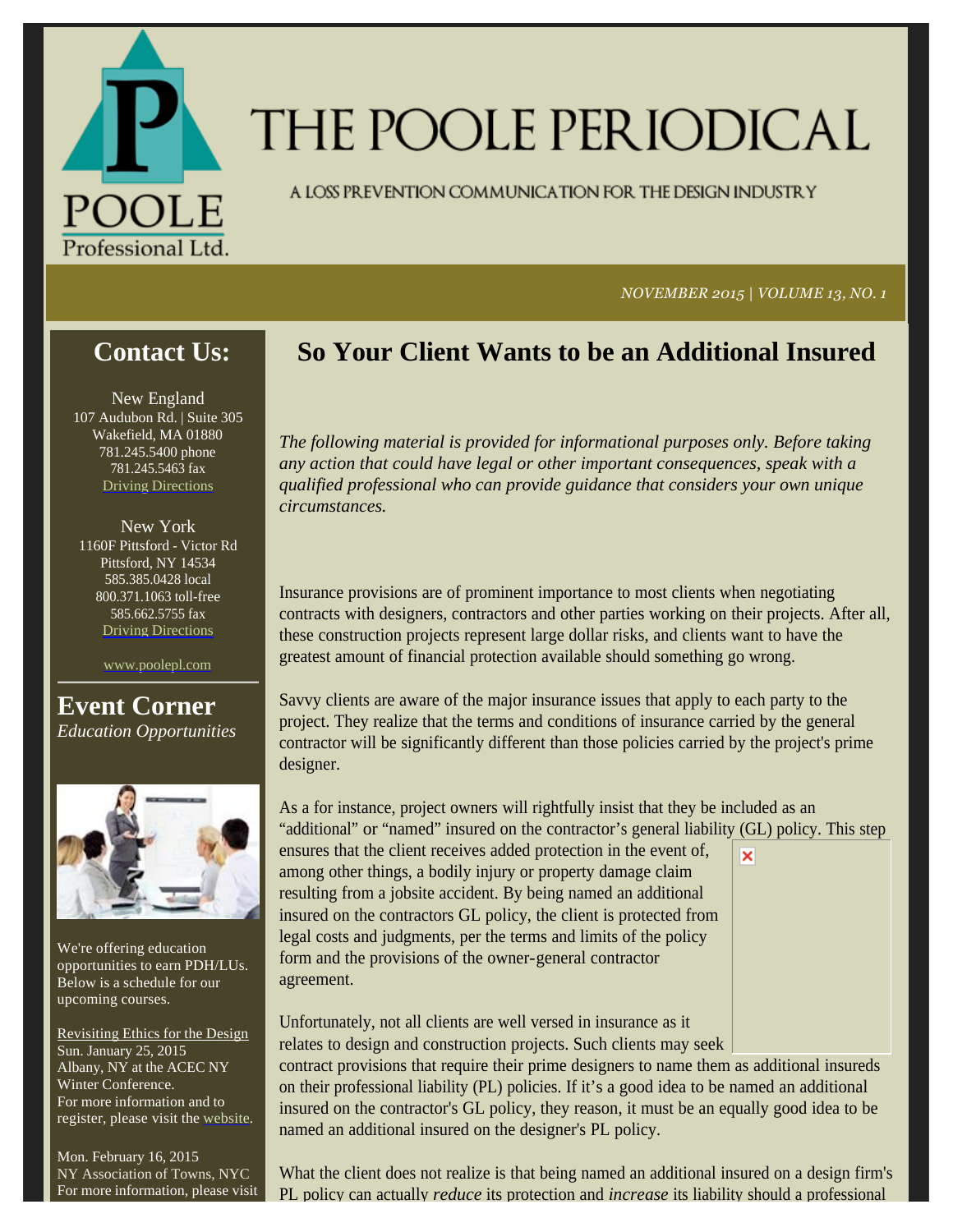For more information and to register for any of our educational opportunities, please visit our calendar, here.

## **Client Kudos!**

Utile, Inc. was featured on Chronicle as one of "Boston's Best New Building" finalists.

Torrey Architecture doubled the size of the iconic 1836 Gothic Revival church for the expansion of North Parish Church of North Andover.

Hutker Architect's Holland House, a project designed to meet Passive House & Zero Net Energy Standards was chosen as 1 of 25 projects statewide to be awarded grant funding through the Pathways to Zero Net Energy Building (ZNEB) Program.

The KSID's project, the Boston University School of Theology Community Center, received LEED Gold.

## **JUST A REMINDER**

We would like to take this opportunity to remind you of the services that are available to your firm through Poole Professional:

- **Contract review services** to identify problems and potential conflicts up front, so you can make informed decisions.
- **Certificates of Insurances** are sent out accurately and promptly; in time for that important proposal.
- **In-house and on-line loss prevention seminars** to educate design professionals on how to identify and avoid liability risks.

**Pre-claim and claim** 

liability claim be filed against the designer. It is your responsibility to explain to your client why it should not – and likely cannot – be named an additional insured on your professional liability policy.

#### **Just Say No to a PL Additional Insured**

Professional liability insurance gives design professionals financial protection in the event their negligent professional acts, errors or omissions damage clients or third parties such as building tenants or contractors. In other words, it is designed solely to compensate injured people *other than* the named insured. The policy pays *on behalf of* the insured for its negligent services that result in damages to others.





target of a third-party lawsuit following a bodily-injury accident on their property.

However, being named an additional insured on a design firm's professional liability policy does not provide added protection against a design firm's negligent acts. When clients ask that they be named on your PL policy, explain that:

- 1. Your insurance company will likely refuse to add your client as an additional insured. It will argue that your client is not a licensed design professional, cannot be held to the standard of care of such a professional and therefore cannot be insured under the policy for negligence acts, errors or omissions.
- 2. If your client was added as an additional insured, it would more than likely jeopardize your client's coverage, rather than increase it.

If your client became a named insured on your PL policy, the client would, theoretically, be covered to the same extent as your design firm. In other words, the policy would cover your firm and your client in the event either faced a claim or demand regarding an error, omission or negligent professional act in the performance of covered design services.

In that light, having your client being an additional insured on your PL policy is unadvisable for a number of reasons. First, your client very likely is not licensed to perform the design services covered as defined in the policy. Thus, being named an additional insured is virtually worthless since the client doesn't have the type of exposure the policy covers.

Second, were your client to file a claim against a PL policy on which it was listed as an additional insured, that client – from an insurer's viewpoint – would be essentially filing a negligence claim against itself. Many PL policies have an "insured vs. insured" exclusion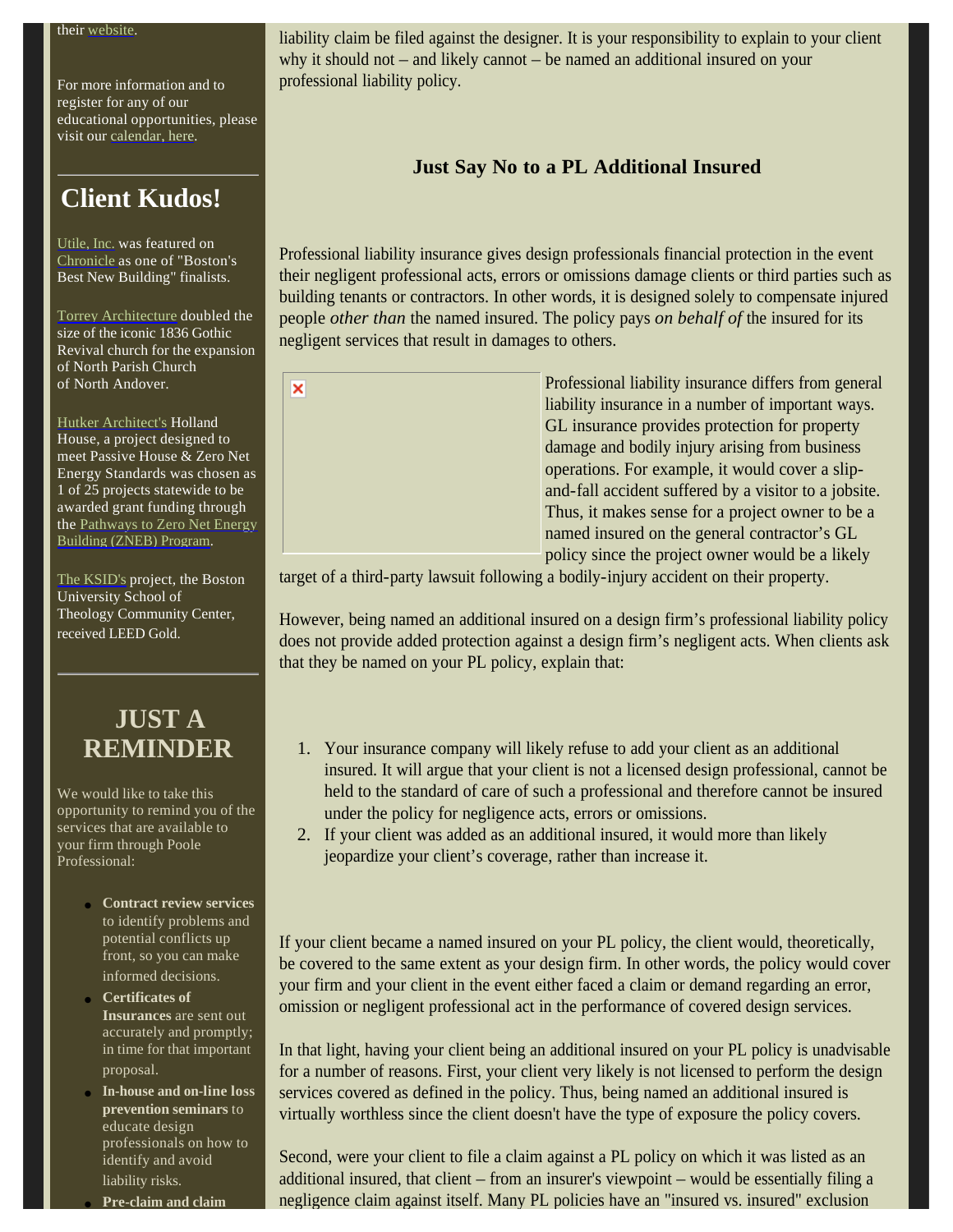**assistance** to help mitigate problem situations before they become a claim, and to track the claims handling process.

- **Risk Audit services** to assess your company's exposure by asking the right questions.
- **Policy Management services** range from processing policy changes to formulating the most complete submissions for underwriters, in order to obtain the lowest premiums possible.

We also have expertise in other insurance coverages for our insureds including:

- Commercial General Liability
- Auto Liability
- Worker's Compensation
- Excess Liability
- Director's & Officers Liability
- Employment Practices Liability
- Group Life / DBL

*On-Demand Webinars from XL Design* 

*Professional*

Managing Scope Creep & Other Project Changes "Plan the work, then work the plan."



that prohibits one named insured from filing a claim against another named insured.

Third, if a client who is an additional insured files a claim against the design firm, there is an immediate conflict of interest. The client and the design firm named as insureds in the same policy could not be represented by the same legal counsel.

Also consider this scenario: If a third party files a professional liability claim against your firm, your client – as a named insured – could be sued as being jointly liable for your professional acts. Your client could find itself having to defend a claim involving your design activities, and its defense costs are likely not covered by your PL insurance policy.

Coverage for a claim against your client as an additional insured might be denied by your insurer since the client has voluntarily assumed a *contractual* liability it would not otherwise have under common law. The client would have to pay for its own legal counsel to extricate itself from any liability caused by the fact it is a named insured on your contract.

### **When Your Client Has Design Professionals on Staff**

Now, consider the situation where your client has one or more registered design professionals on staff – not uncommon for public clients. Were the client to become a named insured, its design professionals could conceivably be covered by your PL policy. Your insurer might be called upon to pay for claims against your client or the client's design professionals even though those claims have nothing to do with your design activities and were not taken into consideration when setting your insurance premiums. There are two possible outcomes in such a case:

- 1. Your insurer agrees to defend and indemnify its newfound insured. The insurance limits of your PL policy are now reduced or exhausted, the client has lost protection on your project, and your claims history takes a hit.
- 1. More likely, your insurer refuses to provide coverage for your client's design work, and your client's PL insurance provider may do the same, saying your policy should cover the claim. As such, your client may have to sue both insurers in an attempt to get either to provide coverage.

And here's yet another potential problem. Suppose during negotiations you agree to a client's request to be a named insured on your professional liability policy. You later discover that your insurer refuses to add the client to your policy. If you do not advise your client that your insurer has declined coverage, you have breached your contract with your client.

Now consider that the client has uninsured design professionals on staff. Such a client could state that you failed to live up to your contractual obligation to provide PL coverage

to the client's design professionals – something the client bargained for and was counting on. You and/or your firm could wind up having to defend a

×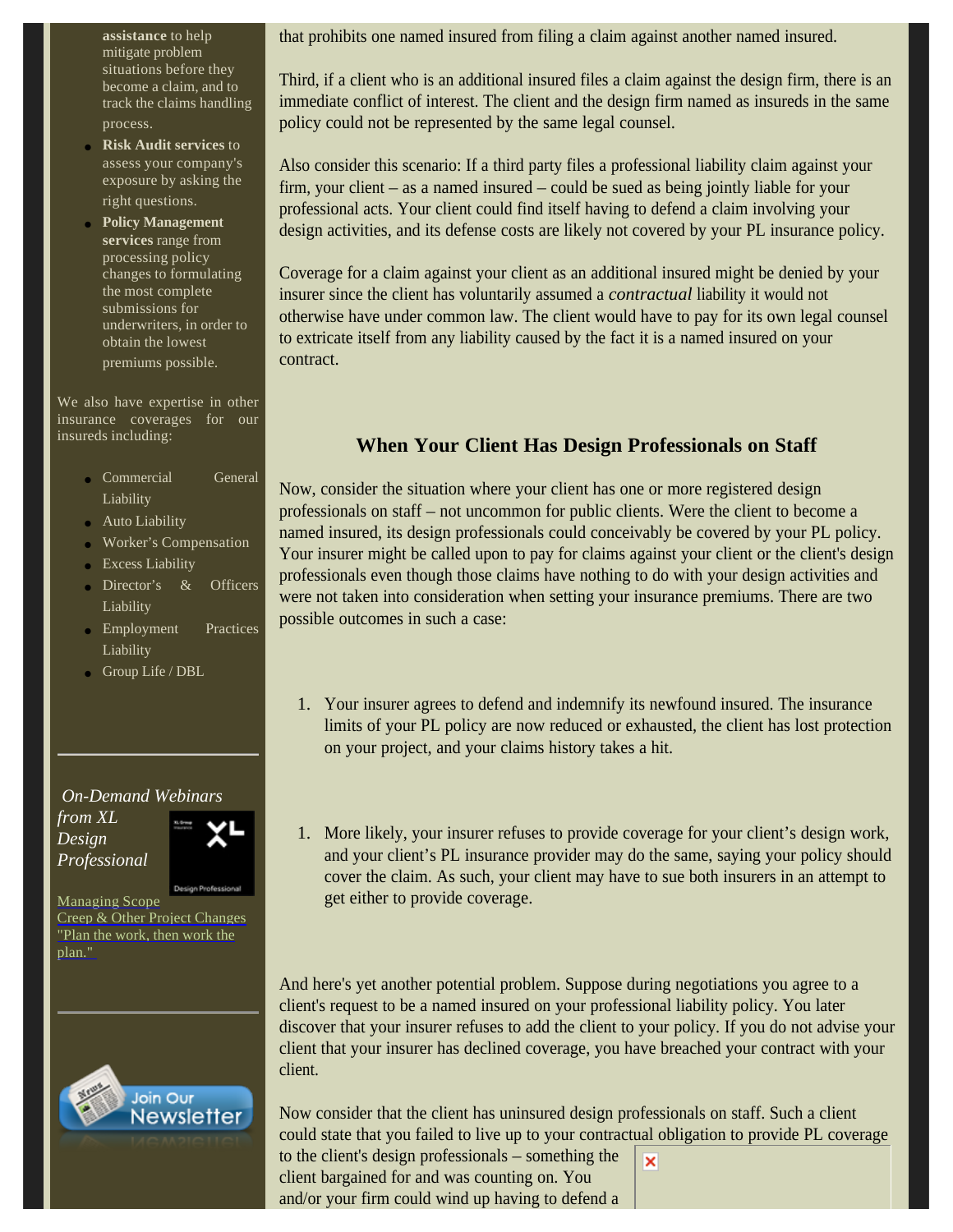claim from your client and having to defend the client's design professionals from a third-party claim, most likely without the help of your professional liability insurance. (Neither professional nor commercial general liability insurance cover liabilities voluntarily assumed by contract except for cases where you would have been liable absent the contract.)

#### **Dealing with a Client Request**

Sooner or later, you will be presented with a contract provision like this:

*The Design Professional shall carry professional liability insurance of a type and in an amount acceptable to the Client, and the Design Professional shall make the Client a named insured under said policy.*

What do you do?

×

Explain to your client why the request is not in its best interest. Tell your client that being named an additional insured on your PL policy provides no added protection against your firm's errors and omissions and could, in fact, put coverage in jeopardy since the client cannot sue itself.

Your client may respond to your comment with something along the lines of, "Well, Acme Associates accepts this provision all the time." To that remark, your best response may be, "They may accept the contractual provision, but you may want to check to see if such coverage is actually in place. Have you examined the policy to ensure you are a named insured, or do you have anything on file indicating that the condition has been accepted by Acme's PL insurer?"

Given the liability exposures that a design firm can create for itself by accepting this request, you might wish to add, "A design firm that contractually increases its own liability exposures probably doesn't understand that you being a named insured increases your risks as well."

Suppose that a professional liability insurer actually agreed to accept the client as a named insured on Acme's PL policy. Does that mean the client has extra protection? Absolutely not. Remind the client that a professional liability insurance policy has a stated amount of capacity – the policy limits. Being a named insured does not increase that amount. However, a possibility exists that, should the client make a claim against Acme, the insurer that permitted the client to be named on the policy could deny coverage since an insured cannot make a claim against itself. "Why," ask your client, "should you take that chance? Why give an insurance company the opportunity to deny coverage?"

> Let's assume you get the client's attention, but the client still wants some contractual language that ensures the project is protected by insurance. While it is foolhardy and indeed impossible to guarantee that you will always have insurance, you can provide the client a certificate of insurance and include language that demonstrates your intent to be insured under reasonable circumstances. Consult with your attorney about

offering the client a contract clause that says you agree to attempt to maintain professional